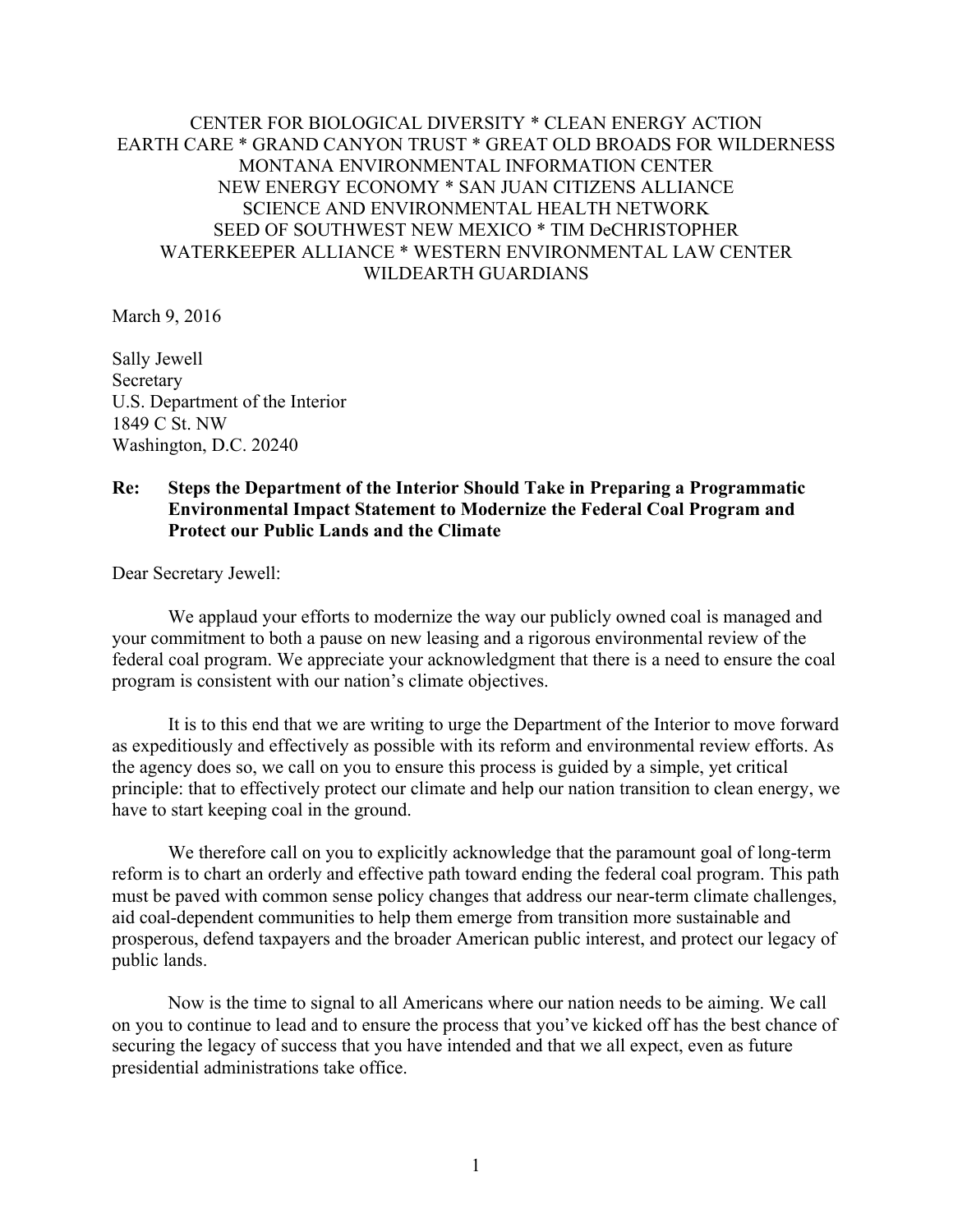To ensure that reform efforts get off on the right foot, we strongly urge the Department of the Interior to make key commitments to additional interim reforms and to the environmental review process. Specifically, we call on Interior to undertake the following actions:

## ● **Additional Interim Reforms**

You have already committed to a pause on most coal leasing and you have signaled that the Bureau of Land Management will issue guidance related to additional interim reforms. These interim reforms are critical to ensure that options for long-term reform are not foreclosed, that the American public interest is fully protected, and that publicly owned resources are not unduly squandered.

In your January 16, 2016 statement regarding coal reform, you indicated that the Bureau of Land Management would be moving forward in the near-term to provide guidance related to transparency, royalty rate reductions, and waste mine methane.<sup>1</sup> We support this effort, but would urge you to add clarity as follows:

- On transparency, Bureau of Land Management state and field offices must be directed to immediately post online pending requests to lease coal, pending applications to reduce royalties, pending lease readjustments, pending lease suspensions and pending proposals to accept advance royalties in lieu of continued operation, and any and all findings that operators are not diligently developing or meeting continued operation requirements. Ensuring that these proposals and findings are made public will be critical for buttressing the integrity that Interior expects to bring to its reform efforts.
- With regards to royalty rate reductions, the Bureau of Land Management must be directed to pause consideration of any pending or new royalty rate reduction requests until completion of the programmatic environmental impact statement. With recent media reports indicating royalty rate reductions are enriching coal companies at the expense of the public, these reductions are uncalled for in the near-term.<sup>2</sup>
- On waste mine methane, the Interior Department must be directed to pause approval of any coal lease or mining plan that would lead to underground mining activities requiring degasification systems (i.e., systems that vent methane other than normal ventilation air systems) pending completion of Bureau of Land Management regulations meant to address coal mine methane.<sup>3</sup>

<sup>&</sup>lt;sup>1</sup> See "Fact Sheet: Modernizing the Federal Coal Program," available at

http://www.blm.gov/style/medialib/blm/wo/Communications\_Directorate/public\_affairs/news\_release\_attachments.<br>Par.47489.File.dat/Coal%20Reform%20Fact%20Sheet%20Final.pdf.

<sup>&</sup>lt;sup>2</sup> See Rucker, P., "U.S. taxpayer due to subsidize Koch-controlled coal mine," *Reuters (Jan. 12, 2016), available at* http://www.reuters.com/article/usa-koch-coal-idUSL2N14W1JJ20160112.

<sup>&</sup>lt;sup>3</sup> In 2014, the Bureau of Land Management issued an Advanced Notice of Proposed Rulemaking requesting comments to assist in developing a "program to capture, use, or destroy waste mine methane that is released into the mine environment and the atmosphere as a direct consequence of underground mining operations[.]" 79 Fed. Reg. 23,923 (April 29, 2014). The agency has yet to initiate a rulemaking, however.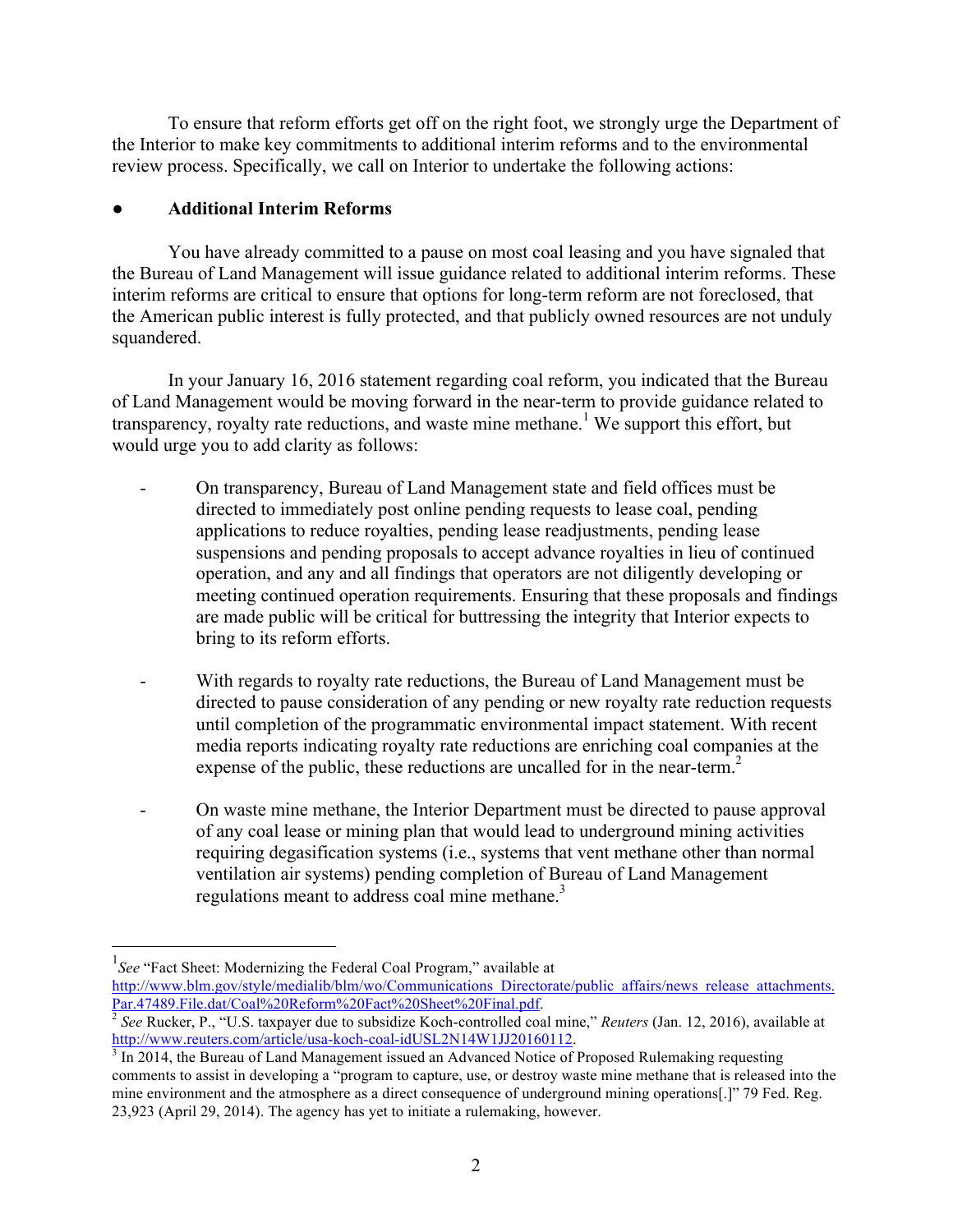We also urge you to undertake additional near-term reforms to ensure the integrity of long-term federal coal reform efforts and to demonstrate to the American public the Administration's commitment to success. These near-term reforms must, at a minimum, include:

- A suspension of all self-bonding under the Surface Mining Control and Reclamation Act where mines are extracting coal from federal leases pending the completion of the programmatic environmental impact statement. With large coal companies either filing for bankruptcy or nearing bankruptcy, it is critical that Interior take immediate steps to protect the American taxpayer and suspend its approval of any self-bonding involving the mining of federal coal.4 The Office of Surface Mining Reclamation and Enforcement is empowered to exercise oversight with regards to the mining of federal coal, even where states have delegated authority. This oversight authority must be exercised to secure actual surety bonds or other real reclamation guarantees during the pendency of the programmatic environmental impact statement.
- Ensuring that carbon costs (including the costs of methane) are accounted for in each and every leasing and mining plan approval that may move forward as the programmatic environmental impact statement is completed. As you have acknowledged, the moratorium on new leasing does not affect a number of pending leases and does not affect the Interior Department's review and approval of mining plans authorizing the extraction of leased federal coal. To ensure the Department and the American public are informed of the actual costs and benefits of near-term coal approvals and to comply with the National Environmental Policy Act, Interior must, at a minimum, ensure that the social cost of carbon emissions due to coal mining, transportation, and combustion are analyzed and considered. This is already being done in the context of a proposal to open roadless forest to coal leasing in western Colorado.<sup>5</sup>
	- A commitment to prioritize providing support and assistance to help communities that are currently heavily reliant upon the federal coal program transition to more sustainable and prosperous economies. The Department of the Interior can play a key role in helping communities secure POWER Initiative grants (or any funding that may be authorized through the President's POWER+ Plan), direct resources to support conservation and research projects in or near communities, and encourage appropriate renewable energy development.

 $\frac{1}{4}$  Peabody Energy, the nation's largest coal company and largest holder of federal coal leases is facing imminent bankruptcy, yet self-bonds virtually all of its mining operations involving the extraction of federal coal. *See*, T. Loh, "The \$1.47 Billion Problem Threatening Peabody's Finances," *Bloomberg Business* (Feb. 17, 2016), available at http://www.bloomberg.com/news/articles/2016-02-17/the-1-47-billion-problem-threatening-peabody-s-balance-

sheet.<br><sup>5</sup> As part of a proposal to lift protections on National Forest Service lands in western Colorado to allow new federal coal leasing, the U.S. Forest Service, with the Bureau of Land Management and Office of Surface Mining Reclamation and Enforcement as cooperating agencies, issues a draft Environmental Impact Statement in November purporting to analyze the carbon costs of new leasing and mining. *See* USDA Forest Service, "Rulemaking for Colorado Roadless Areas Supplemental Draft Environmental Impact Statement" (Nov. 2015) available at http://www.fs.usda.gov/Internet/FSE\_DOCUMENTS/fseprd485194.pdf. While this analysis was flawed and underestimated the social cost of greenhouse gas pollution, it was a start.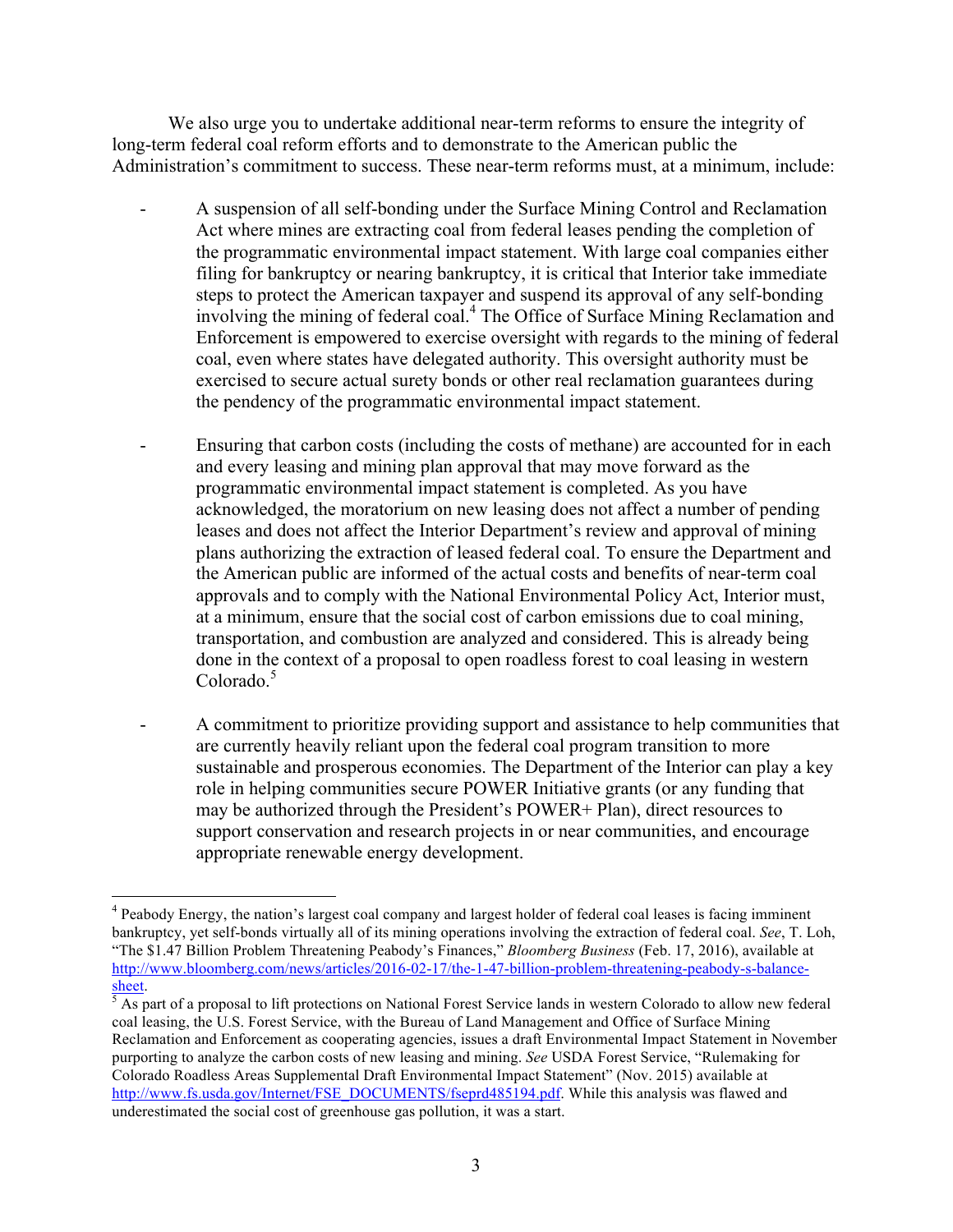## ● **The Programmatic Environmental Impact Statement Process**

Your commitment to preparing a new programmatic environmental impact statement as a means for analyzing, assessing, and ultimately modernizing the federal coal program is historic. Although similar efforts have been undertaken in the past, at no time has a programmatic environmental impact statement been called for to address the climate impacts of the federal coal program and the need for such extensive reforms.

To ensure the programmatic environmental impact statement moves forward expeditiously and in the right direction, we urge you to make specific commitments to the general goals and near-term procedure around the environmental review. Specifically, we call on you to:

- Publish a notice of intent to prepare a programmatic environmental impact statement in the Federal Register as quickly as possible. Consistent with the National Environmental Policy Act, this notice of intent must make clear that the proposed action under consideration is to adopt long-term reforms that ensure an orderly end to the federal coal program and help our nation transition away from coal.
- In publishing the notice of intent, we request that you provide at least a 60-day public comment period and, at a minimum, we urge you to schedule public hearings in key areas impacted by the federal coal program. We urge you to hold hearings in Billings, MT, Denver, CO, Farmington, NM, and Salt Lake City, UT, and in other locations where federal coal management and/or federal oversight of coal mining is a significant issue, including, but not limited to, Chicago, IL, Pittsburgh, PA, Tulsa, OK, and Charleston, WV. We also strongly urge you to hold hearings in Seattle, WA and Oakland, CA, both areas impacted by the export of publicly owned coal. Finally, we urge you to consider holding hearings in areas of our country already or soon to be hit strongly by coal's climate impacts; place like New York City, Miami, and New Orleans.
- Ensure that other key Interior Department agencies are cooperating agencies in the development of the programmatic environmental impact statement, including the Office of Surface Mining Reclamation and Enforcement, Office of Natural Resource Revenue, and Geological Survey. We also urge you to request that the U.S. Department of Energy, U.S. Department of Labor, U.S. Environmental Protection Agency, and White House Council on Environmental Quality participate as cooperating agencies pursuant to the National Environmental Policy Act.
- In the interest of transparency, we urge you to create a website dedicated to providing information and updates regarding the development and progress on the programmatic environmental impact statement. This website should, at a minimum, provide an opportunity for the public to provide their e-mail address to receive updates, provide reports as they are developed, provide public notice of public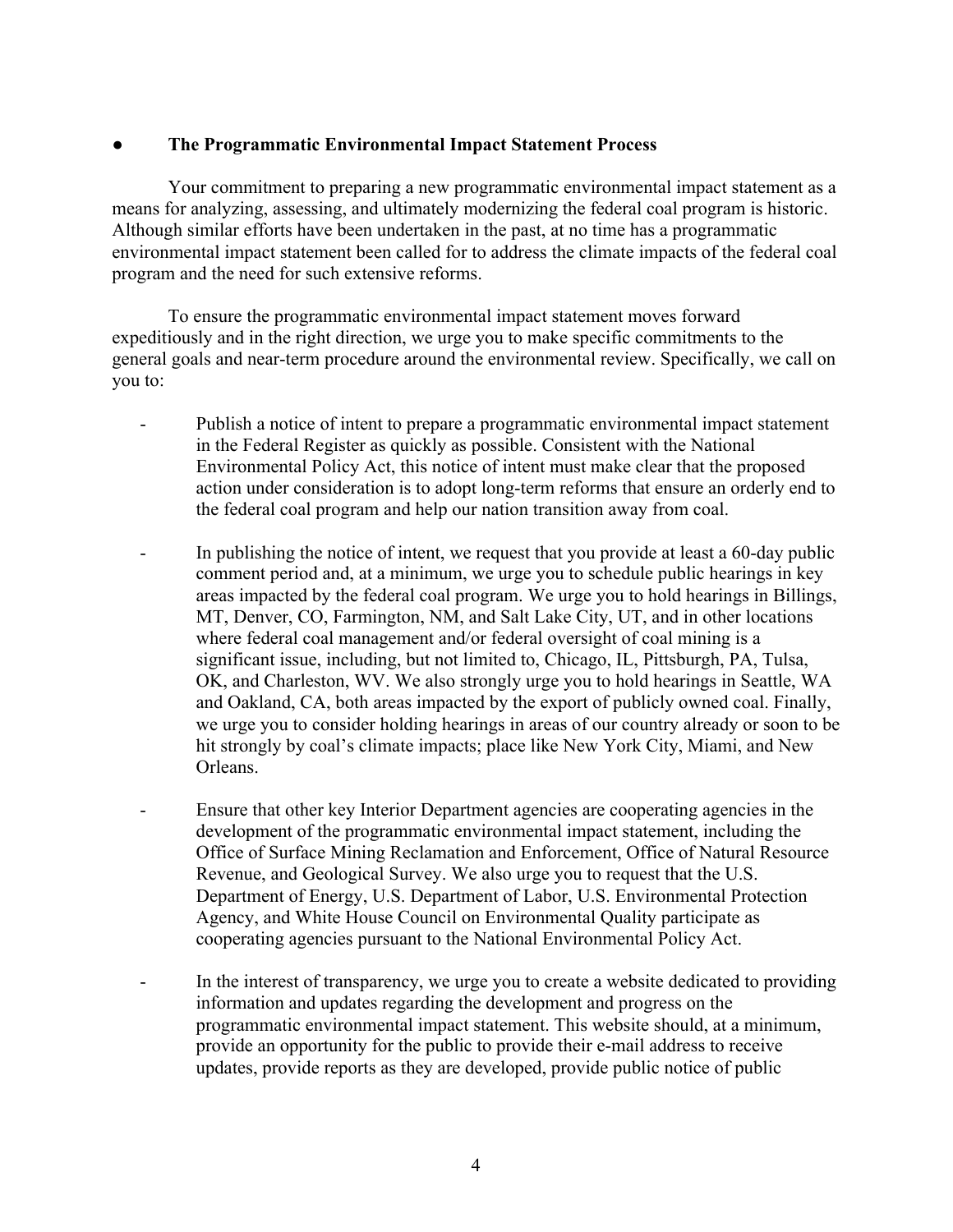hearings or of the availability of key documents, and provide access to any and all comments submitted.

Explicitly commit to completing the programmatic environmental impact statement and issuing a final decision on coal reforms within three years. Although we understand that such commitments are often eschewed by federal agencies, given the stakes involved, namely the future of many communities, the fate of our climate, the patience of the American public, and integrity of our energy systems, we believe that offering this commitment is a reasonable request.

We also strongly urge that as you undertake reforms to modernize the way federal coal is managed, that you also give considerations to the way tribal coal is managed. We understand there are significant differences between the management regimes and fully support the sovereign authority of tribal nations. At the same time and recognizing the broader impacts of coal, we urge Interior and tribal nations to work together to ensure the management of tribal coal is also modernized with full consideration of climate impacts. At a minimum, we urge you to ensure that tribal interests are consulted as federal coal reforms are undertaken. The concerns raised during last summer's listening sessions highlight the impacts of the federal coal program to tribal interests, and the corresponding need for consultation.

We appreciate your attention to our concerns and our requests. Above all, as Interior moves to reform the federal coal program, it is critical that irreversible commitments of resources are not made that foreclose options for protecting our health, our environment, our public lands, our economy, and our future. We look forward to engaging further as the programmatic environmental impact statement process unfolds and reforms are fully considered.

Sincerely,

Jeremy Nichols Climate and Energy Program Director WildEarth Guardians Denver, CO jnichols@wildearthguardians.org

Taylor McKinnon Public Lands Campaigner Center for Biological Diversity Denver, CO tmckinnon@biologicaldiversity.org

Anne Butterfield Board President Clean Energy Action Boulder, CO info@cleanenergyaction.org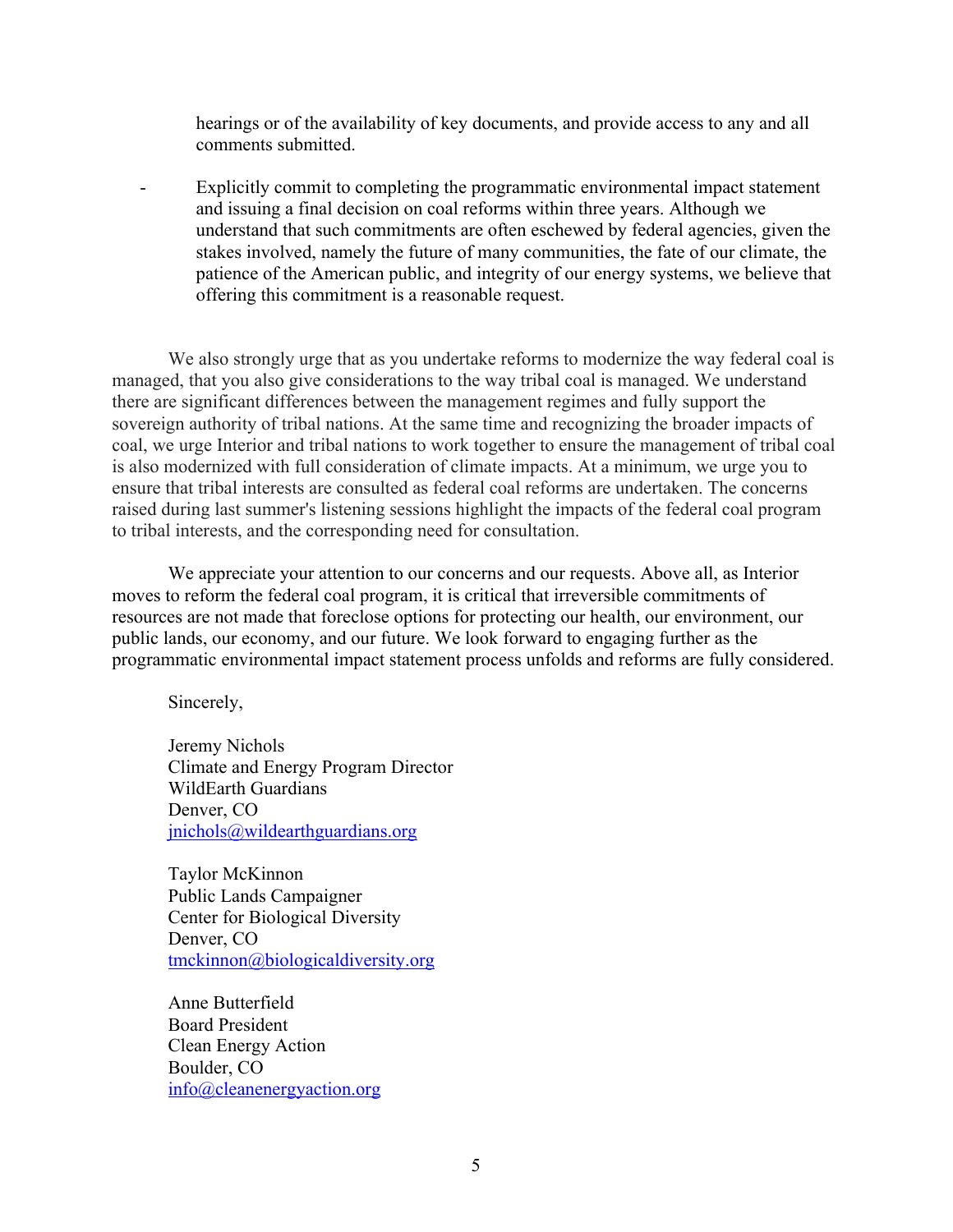Bianca Spoci-Belknap **Director** Earth Care Santa Fe, NM bianca@earthcarenm.org

Anne Mariah Tapp Energy Program Director Grand Canyon Trust Flagstaff, AZ  $atapp@grandcanyontrust.org$ 

Shelley Silbert Executive Director Great Old Broads for Wilderness Durango, CO shelley@greatoldbroads.org

Anne Hedges Deputy Director Montana Environmental Information Center Helena, MT ahedges@meic.org

Mariel Nanasi Executive Director New Energy Economy Santa Fe, NM mariel@seedsbeneaththesnow.com

Mike Eisenfeld Energy and Climate Program Manager San Juan Citizens Alliance Farmington, NM mike@sanjuancitizens.org

Kaitlin Butler Climate Change Program Director Science and Environmental Health Network Eugene, OR kaitlinannbutler@gmail.com

Debaura James Securing Economic and Energy Democracy of Southwest New Mexico Silver City, NM